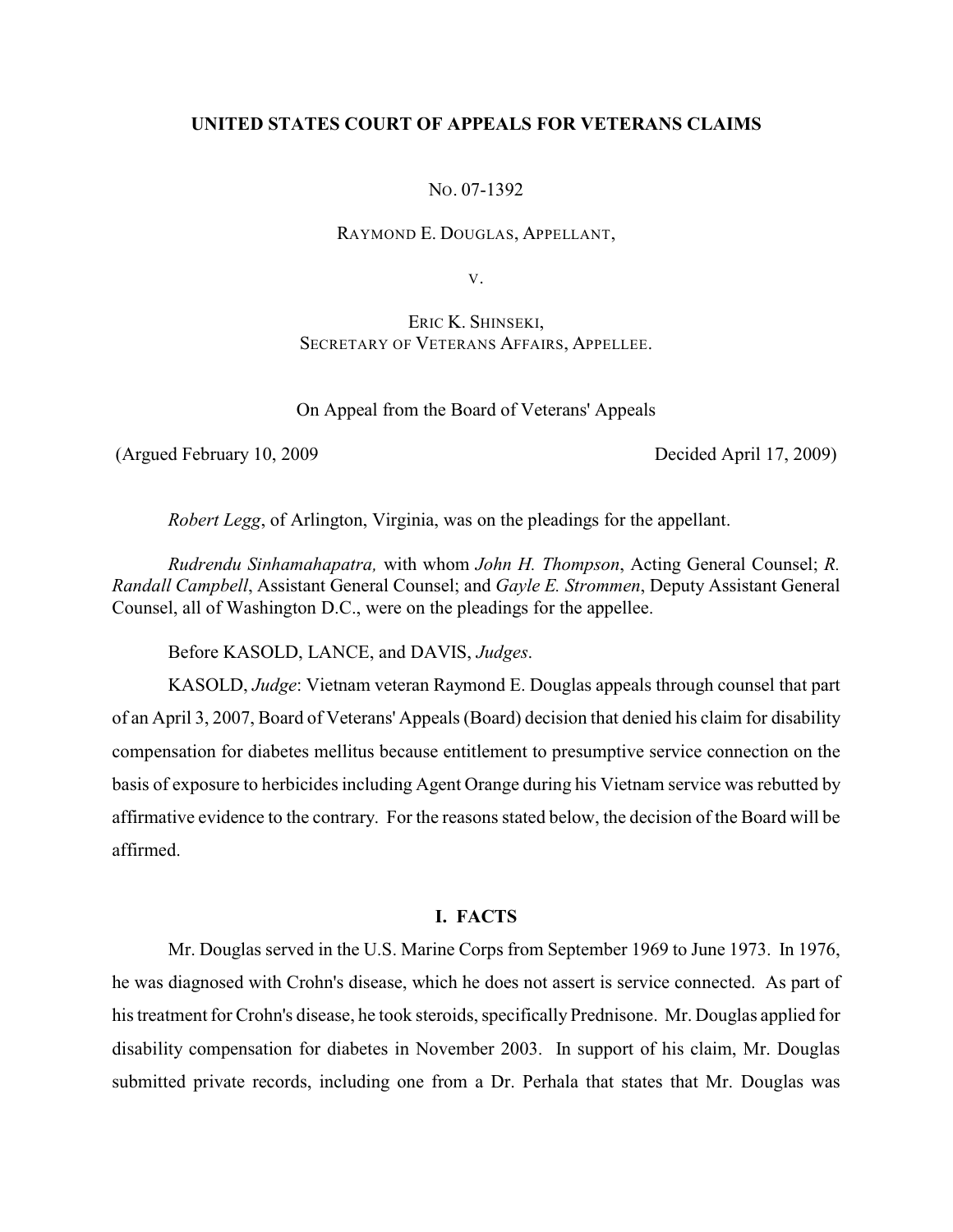"beginning to experience significant issues with chronic steroid use. The issues foremost are his diabetic tendency . . . ." Record (R.) at 234. In April 2004, the Cleveland, Ohio regional office (RO) ordered a medical examination. The engagement memorandum states:

Regarding the veteran's claim for diabetes mellitus type 2, his in country Vietnam service has been verified. The medical evidence the veteran provided with his claim shows he has an extensive history of steroid use due to his medical conditions. . . . Please provide an opinion with rationale as to whether the veteran's diabetes is due to his use of steroids.

# R. at 979.

In response, two VA endocrinologists opined that Mr. Douglas's diabetes is more likely than not secondary to his chronic steroid use. R. at 1001, 1005.

## **II. ARGUMENTS OF THE PARTIES**

Mr. Douglas does not argue that the evidence obtained by the Secretary fails to rebut the presumption of service connection. Rather, he argues that the Secretary lacked the authority to develop the rebuttal evidence and/or, if he had the authority to develop such evidence, he did so in a matter that impermissibly suggested or requested an answer that would aid only in denying his claim. In support of his first argument, Mr. Douglas asserts that the Secretary developed this claim solely to rebut Mr. Douglas's presumptive-service-connection claim in violation of the Court's holding in *Mariano v. Principi*, 17 Vet.App. 305, 312 (2003) that "VA may not order additional development for the sole purpose of obtaining" unfavorable evidence. Appellant's Brief (App. Br.) at 9. In support of his second argument, Mr. Douglas argues that the VA engagement memorandum impermissibly requested that the VA examiners rebut his favorable medical opinion in violation of *Colayong v. West*, 12 Vet.App. 524 (1999).

The Secretary agrees that Mr. Douglas is prima facie entitled to the presumption of service connection for his diabetes, but he argues that he has the statutory authority and duty to gather evidence necessary to make a determination on a claim. Further, he argues that his requests for information and evidence did not compromise the fairness of the adjudication.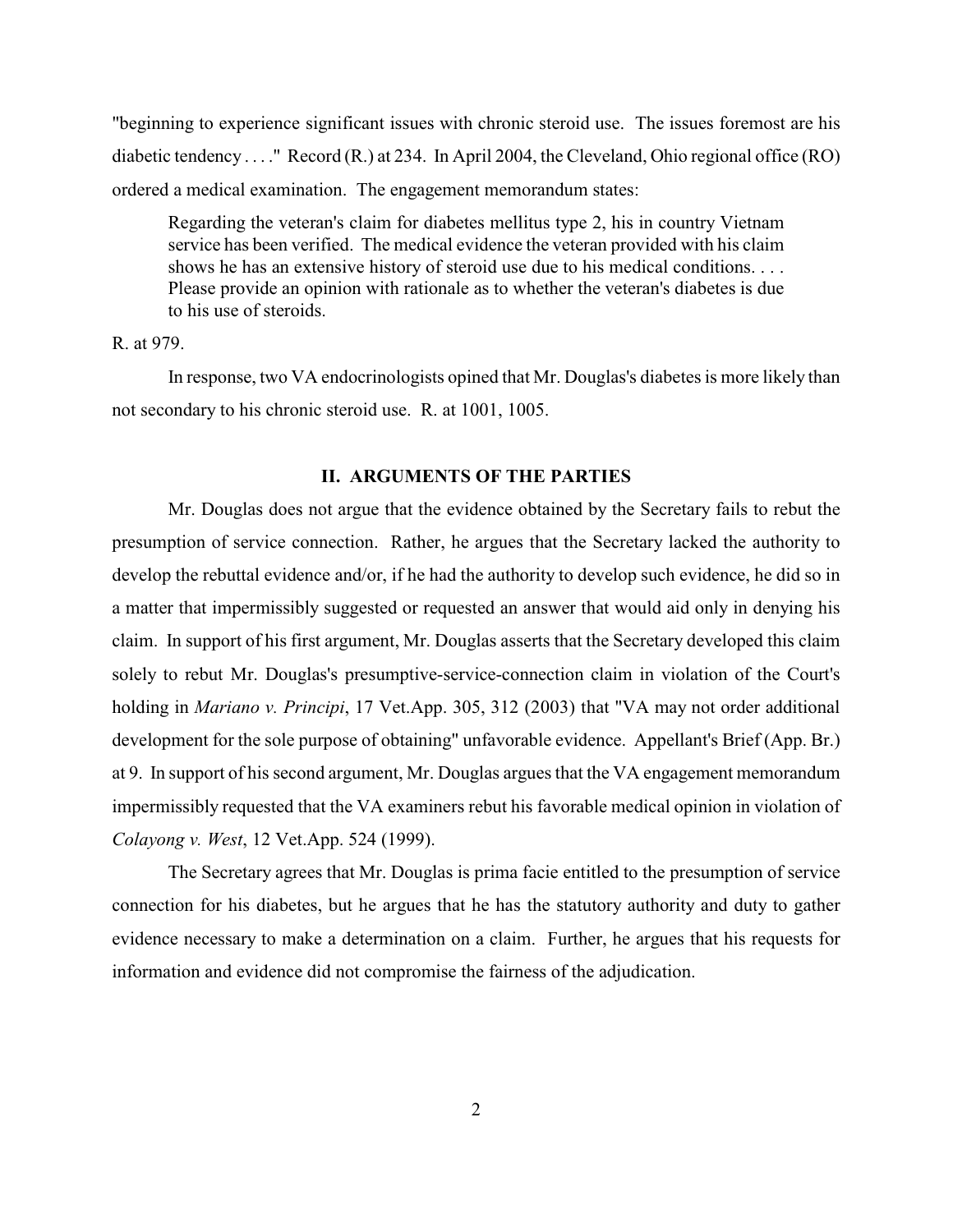#### **III. ANALYSIS**

### A. Duty To Develop a Claim

#### *1. The Secretary has broad authority to develop a claim.*

It is well settled that the Secretary has an affirmative duty to assist the veteran in developing evidence to substantiate a claim. *See* 38 U.S.C. § 5103A; *see also McLendon v. Nicholson*, 20 Vet.App. 79, 85 (2006) ("[I]t is the Secretary who has the affirmative, statutory duty to assist the veteran in making his case."). Contrary to Mr. Douglas's argument, however, this duty does not eviscerate the commensurate duty to otherwise properly develop the claim so that a decision may be made to award or deny the claim. Although not explicitly stated in statute, the duty to properly develop a claim is inherent in the responsibilities of the Secretary to execute and administer the laws applicable to the Department of Veterans Affairs. *See* 38 U.S.C. § 303; *see also Stegall v. West*, 11 Vet.App. 268, 271 (1998) ("It is the Secretary who is responsible for the 'proper execution and administration of all laws administered by the Department and for the control, direction, and management of the Department."' (quoting section  $303$ )).<sup>1</sup>

The duty to properly develop a claim is implicit also within a number of statutes governing the processing of claims. For example, pursuant to 38 U.S.C. § 5107(b), the Secretary is required to "consider all information and lay and medical evidence of record," which necessarily implies the duty to secure information and evidence for the record in the first instance. 38 U.S.C. § 5107(b). Moreover, the Secretary is required to weigh "positive and negative evidence regarding any issue material to the determination of the matter [and] give the benefit of the doubt to the claimant," which also impliedly and necessarily supports the conclusion that the Secretary is to gather all of the evidence, both positive and negative, that is material to rendering a decision on a claim. *Id.*; *see also*

 $<sup>1</sup>$ Also not explicitly stated in statute, but inherent in the responsibilities of the Secretary, is the duty to protect</sup> the public fisc. *See Brock v. Pierce County*, 476 U.S. 253, 259-60 (1986) (generally recognizing that public agencies by their very nature represent the public interest and, as such, have a duty to protect both the public fisc and the integrity of the government programs they represent); *Ribaudo v. Nicholson*, 21 Vet.App. 137, 152 (2007) (Schoelen, J., concurring in part and dissenting in part) (noting that the "Secretary plays the role of the guardian of the public fisc"); *Rhodan v. West*, 12 Vet.App. 55, 57, 58 (1998) (Holdaway, J., concurring) ("[I]t must be remembered that the Secretary is not merely representing the departmental interests, he is, in a larger sense, representing the taxpayers of this country and defending the public fisc from the payment of unjustified claims. . . . There is a duty to ensure that, insofar as possible, only claims established within the law are paid. The public fisc and the taxpayer must be protected from unjustified claims.").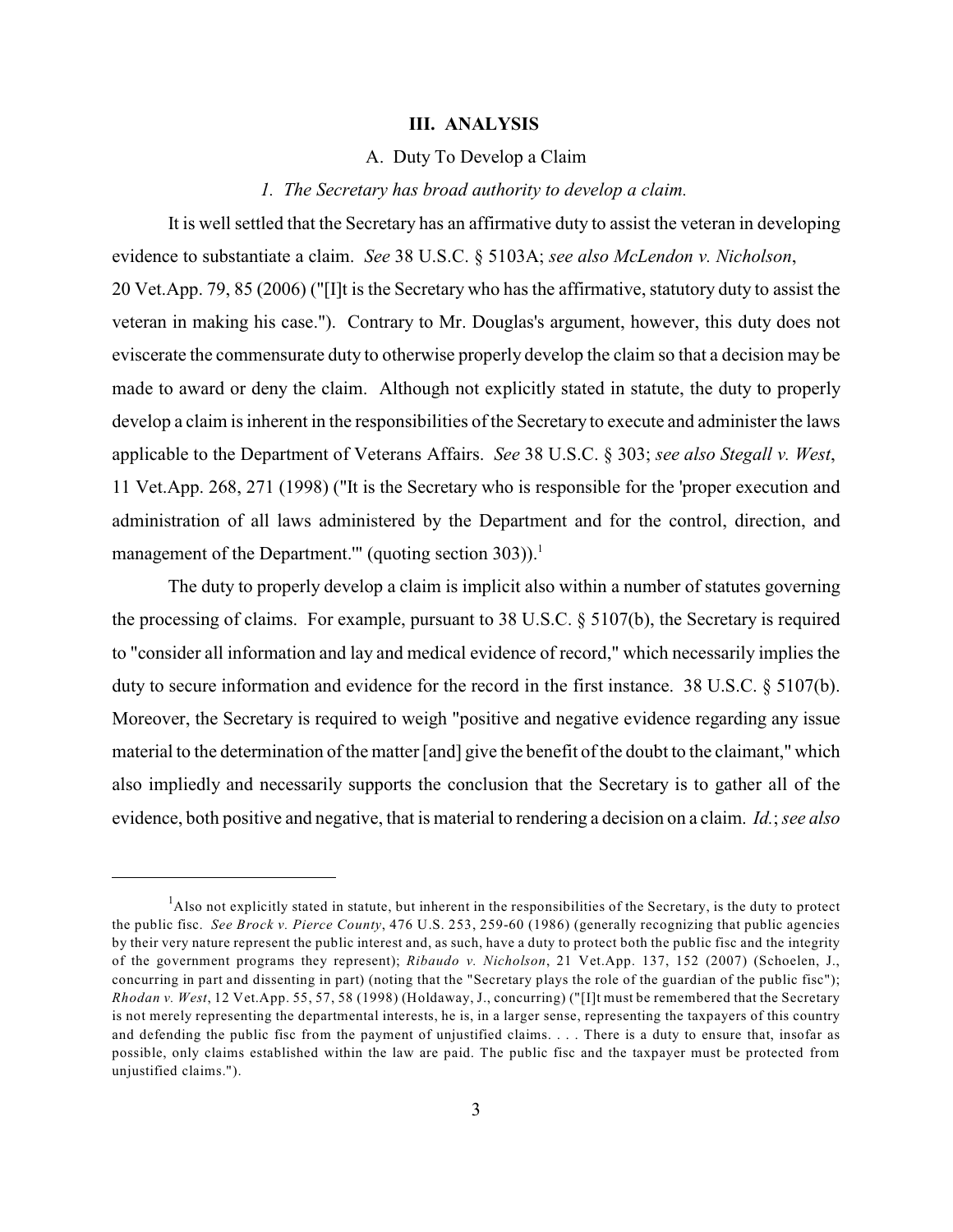*Ortiz v. Principi*, 274 F.3d 1361 (Fed. Cir. 2001) (quoting section 5107 and holding that the benefit of the doubt is not for application when the negative evidence outweighs the positive evidence).

Similarly, pursuant to 38 U.S.C. § 5106, heads of the Federal departments and agencies are required to provide the Secretary with such information as he requests "for purposes of determining the eligibility for or amount of benefits," which presupposes the Secretary's duty to make such an eligibility determination. 38 U.S.C. § 5106. And, eligibility is otherwise established by statutes that require veteran status, existence of a disability, a nexus between the veteran's service and that disability, the degree of disability and the effective date of the disability to establish a claim for service-connected disability compensation. *See Collaro v. West*, 136 F.3d 1304, 1308 (Fed. Cir. 1998) (acknowledging the preceding elements as the five common elements of a veteran's application for benefits); *e.g.*, 38 U.S.C. §§ 1110 (establishing basic entitlement to wartime disability compensation), 1121 (establishing basic entitlement to wartime death compensation), 1131 (establishing basic entitlement to peacetime disability compensation), 1141 (establishing basic entitlement to peacetime death compensation).

Decisions of the Board also must be based "on the entire record . . . and upon consideration of all evidence and material of record and applicable provisions of law and regulation." 38 U.S.C. § 7104(a). The Federal Circuit has held that this statute does not "suggest that the VA should give more weight to a piece of evidence based solely on its source," reflecting, inter alia, that evidence in the record may come from multiple sources. *White v. Principi*, 243 F.3d 1378, 1381 (Fed. Cir. 2001).

Although statutes evince the implicit duty of the Secretary to develop all of the evidence relevant to making a decision on a claim, the Secretary's regulations are more explicit. Specifically, regulation requires the benefit of the doubt to be given to a claimant only when such doubt arises "after careful consideration of *all procurable* and assembled data." 38 C.F.R. § 3.102 (2008) (emphasis added); *cf*. *Ortiz*, *supra* (also quoting § 3.102 when holding that the benefit of the doubt is not for application when the negative evidence outweighs the positive evidence). Section 3.303 (a) of title 38, Code of Federal Regulations, directs that each disabling condition "must be considered on the basis of [inter alia] all *pertinent* medical and lay evidence" and that "determinations as to service connection will be based on review of the *entire evidence of record*") (emphasis added.).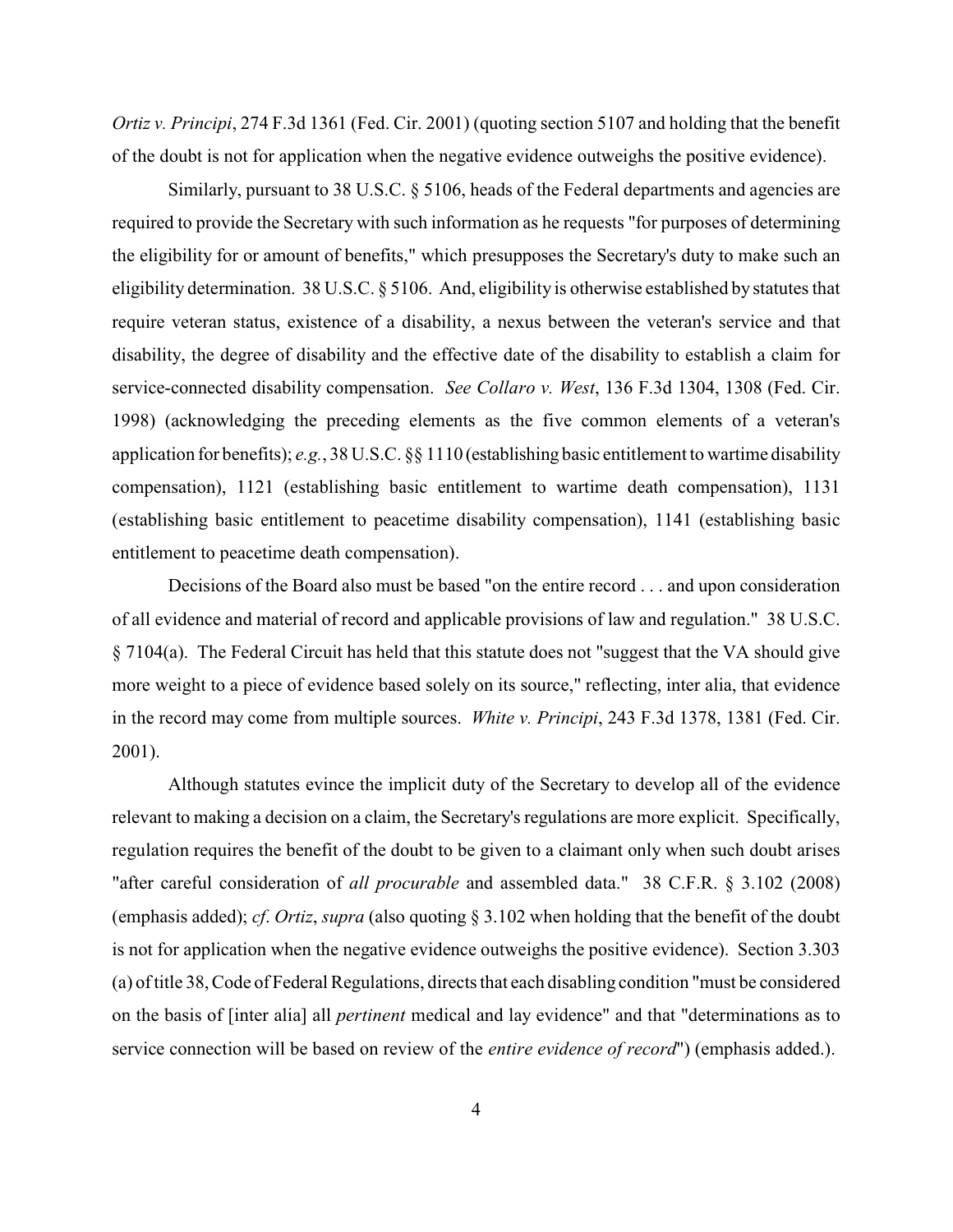38 C.F.R. § 3.303(a) (2008). Further, § 3.304 (c) of title 38, Code of Federal Regulations, states that "[t]he development of evidence in connection with claims for service connection will be accomplished when deemed necessary," although the regulation also cautions that development "should not be undertaken when evidence present is sufficient for this determination." 38 C.F.R. § 3.304(c) (2008);*see also Shoffner v. Principi*, 16 Vet.App. 208, 213 (2002) (stating that § 3.304(c) gives the Secretary "the discretion to determine how much development is necessary for a determination of service connection"); *Struck v. Brown*, 9 Vet.App. 145, 155 (1996) (38 U.S.C. § 5125 is "permissive in nature, although clearly it would not permit the Board to act in an arbitrary and capricious manner in not crediting a claimant's medical evidence"). The Secretary also has the authority to schedule a veteran for a medical examination, unless doing so would be arbitrary and capricious. *See Kowalski v. Nicholson*, 19 Vet.App. 171, 177 (2005).

Without doubt, the Secretary is required to procure evidence "in an impartial, unbiased, and neutral manner,"*see Austin v. Brown*, 6 Vet.App. 547, 553 (1994) ("[B]asic fair play requires that evidence be procured by the agency in an impartial, unbiased, and neutral manner."), but there also is no doubt the Secretary has the authority to develop the claim, which includes the gathering of all information and evidence relevant and material thereto, positive and negative, sufficient to render a decision thereon.

### *2. The Secretary may develop evidence that might rebut the presumption of service connection.*

In line with the above discussion, we also find that the Secretary's authority to develop a claim necessarily includes the authority to collect and develop evidence that might rebut the presumption of service connection. Congress not only created a presumption of service connection for certain diseases and disabilities, it explicitly stated that the presumption was rebuttable. *See*  38 U.S.C. §§ 1112, 1113; *see also Wagner v. Principi*, 370 F.3d 1089 (Fed. Cir. 2004) (clarifying burdens of proof related to presumptions of soundness and aggravation, implicitly recognizing that the Secretary, in order to rebut such presumptions, can and should gather evidence). Specifically, when, inter alia, "there is affirmative evidence to the contrary," the presumption created by section 1112 (among certain other statutory presumptions) "will not be in order." 38 U.S.C. § 1112.

Precluding the Secretary from gathering evidence that could rebut the presumption of service connection would yield the absurd result of converting the rebuttable presumption created by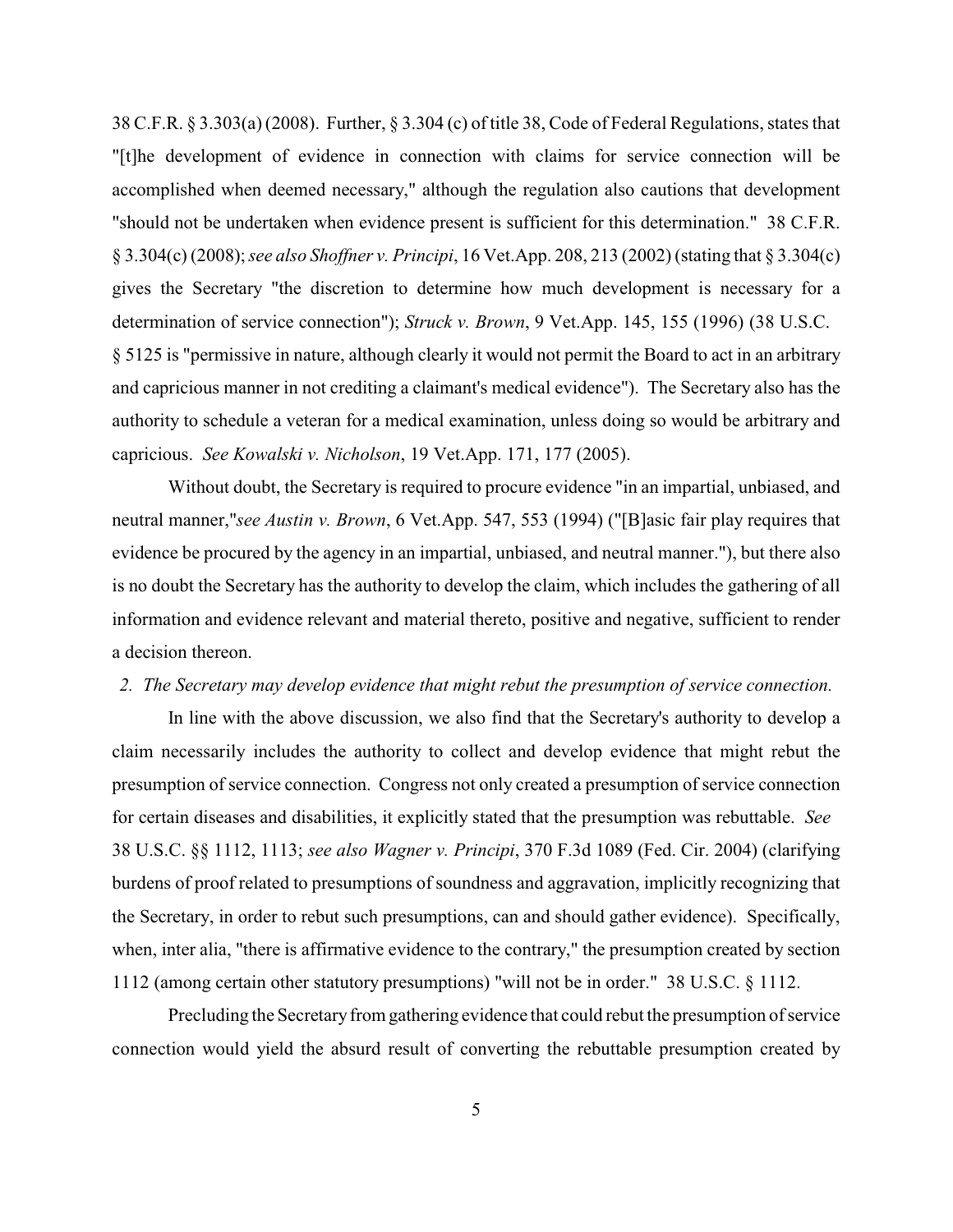Congress into a virtually unrebuttable presumption, except in those few instances where the claimant submitted the very evidence that rebutted the presumption. *See United States v. X-Citement Video, Inc.*, 513 U.S. 64, 69 (1994) ("Some applications of respondents' position would produce results that were not merely odd, but positively absurd. . . . We do not assume that Congress, in passing laws, intended such results."); *Timex V.I., Inc. v. United States*, 157 F.3d 879, 886 (Fed. Cir. 1998) ("statutory construction that causes absurd results is to be avoided if at all possible"); *Gardner v. Derwinski*, 1 Vet.App. 584, 587 (1991) (noting the limited " 'absurd result' exception to the plain meaning rule"). Such a result would frustrate, if not render meaningless, the statutory mandate that the presumption "will not be in order" when there "there is affirmative evidence to the contrary." 38 U.S.C. § 1112; *cf*. *Kent v. Principi*, 389 F.3d 1380, 1383 (Fed. Cir. 2004) (noting with regard to the presumption of sound condition that the "presumption would be meaningless if [] conflicting evidence could not be considered" and rejecting a "per se rule barring rebuttal of the presumption"). This we cannot sanction. *See Myore v. Nicholson*, 489 F.3d 1207, 1211 (Fed. Cir. 2007) (" 'Statutory interpretation begins with the language of the statute, the plain meaning of which we derive from its text and its structure' " (quoting *McEntee v. Merit Sys. Prot. Bd.*, 404 F.3d 1320, 1328 (Fed. Cir. 2005)));*see also Transco Prods. Inc. v. Performance Contracting, Inc.*, 38 F.3d 551, 556 (Fed. Cir. 1994) ("When statutory interpretation is at issue, the plain and unambiguous meaning of a statute prevails in the absence of clearly expressed legislative intent to the contrary.").

### *3. General expressions must be read in context.*

In support of his argument that the Secretary is not permitted to develop evidence to rebut the presumption that his diabetes is due to exposure to Agent Orange during his service in Vietnam, Mr. Douglas relies heavily on the statement in *Mariano*, 17 Vet.App. at 312, that it "would not be permissible for VA to undertake such additional development if *a* purpose was to obtain evidence against an appellant's case." *Id*. (emphasis added). This single sentence, although rendered without further explanation, states a broad, general proposition, that was revisited by the Court in *Hart v. Mansfield*, 21 Vet.App. 505 (2007). *Hart*stated that additional development is not permitted "if *the* purpose was to obtain evidence against the claim," and further noted that if the evidence was insufficient to make a decision on the claim, then the Secretary was required to obtain a medical examination. *Id*. at 508 (emphasis added).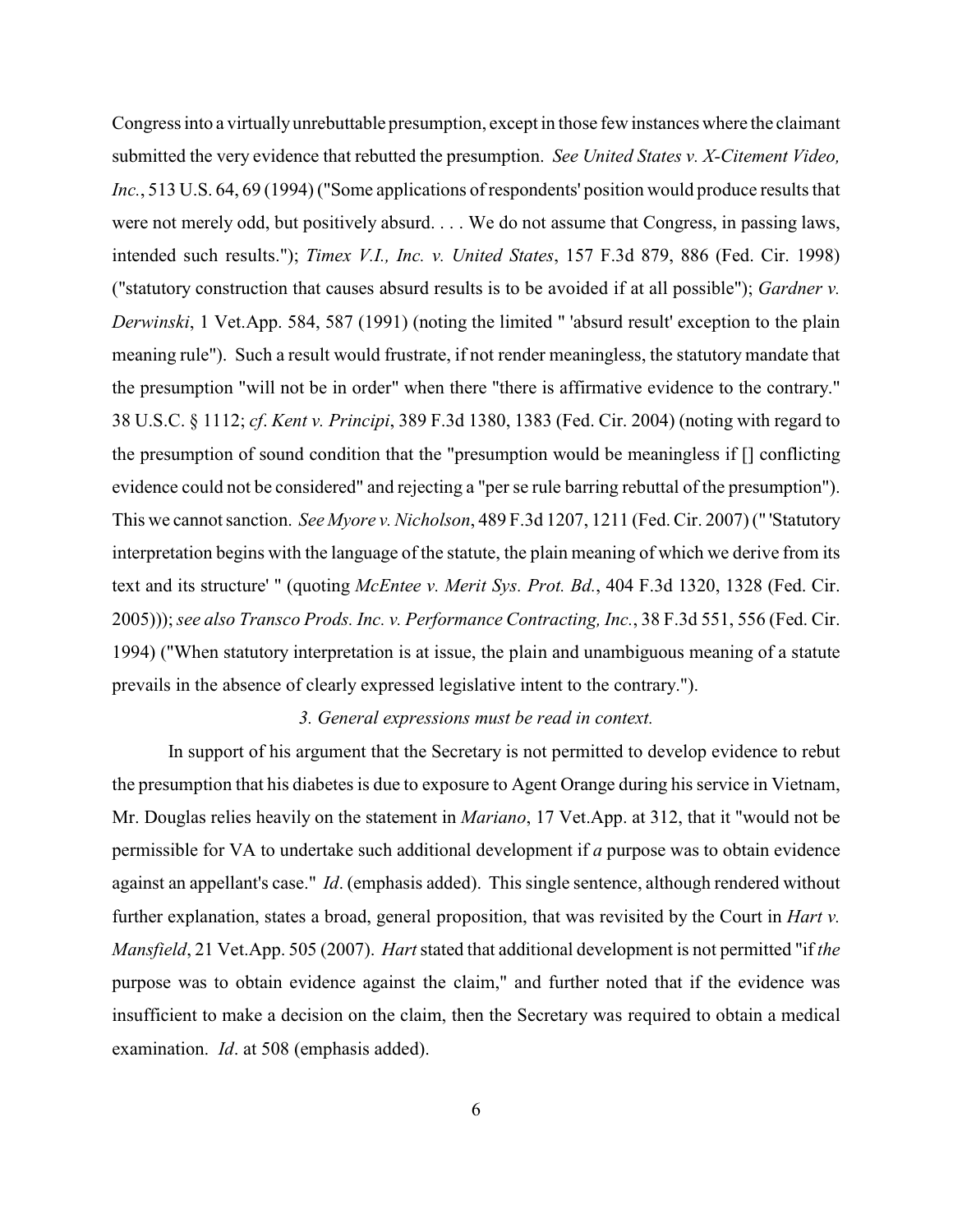As Chief Justice Marshall noted long ago, general expressions must be taken in the context in which they were rendered. Specifically, he stated:

> It is a maxim not to be disregarded, that general expressions, in every opinion, are to be taken in connection with the case in which those expressions are used. If they go beyond the case, they may be respected, but ought not to control the judgment in a subsequent suit when the very point is presented for decision. The reason of this maxim is obvious. The question actually before the Court is investigated with care, and considered in its full extent. Other principles which may serve to illustrate it, are considered in their relation to the case decided, but their possible bearing on all other cases is seldom completely investigated.

*Cohens v. Virginia*, 19 U.S. 264, 399-400 (1821). Our examination of *Mariano* reveals that its broad and general proposition, restated above, was noted in the context of rejecting a medical examination report because the examination was not conducted in substantial compliance with a Board remand order. *See Mariano*, 17 Vet.App. at 311-12; *see also Cohens*, *supra*. Accordingly, it must be taken in context and not applied broadly or without close examination.

Moreover, the fundamental inquiry during judicial appellate review is not the subjective intent of the individual adjudicator below at the time the medical examination report was requested but, rather, the objective necessity of gathering further evidence, and whether it was gathered "in an impartial, unbiased, and neutral manner." *Austin*, 6 Vet.App. at 553. Assuming arguendo that the subjective purpose of the VA adjudicator could be determined, it would not be controlling. Bad intent on the part of a VA employee in seeking additional evidence cannot lead to the grant of benefits that are not supported or otherwise authorized by law. *See OPM v. Richmond*, 496 U.S. 414 (1990) (holding that payments from the Federal treasury are limited to those authorized by statute and that erroneous advice given by a Government employee to benefits claimant did not estop the Government from denying benefits not otherwise permitted by law). This is not to say that the *Mariano* statement has no application. While it is well settled that on one hand the duty to assist is not a license to continue gathering evidence in the hopes of finding evidence to support the claim, *Gobber v. Derwinski*, 2 Vet.App. 470, 472 (1992), the *Mariano* statement provides the corollary thereto: the duty to gather evidence sufficient to render a decision is not a license to continue gathering evidence in the hopes of finding evidence against the claim.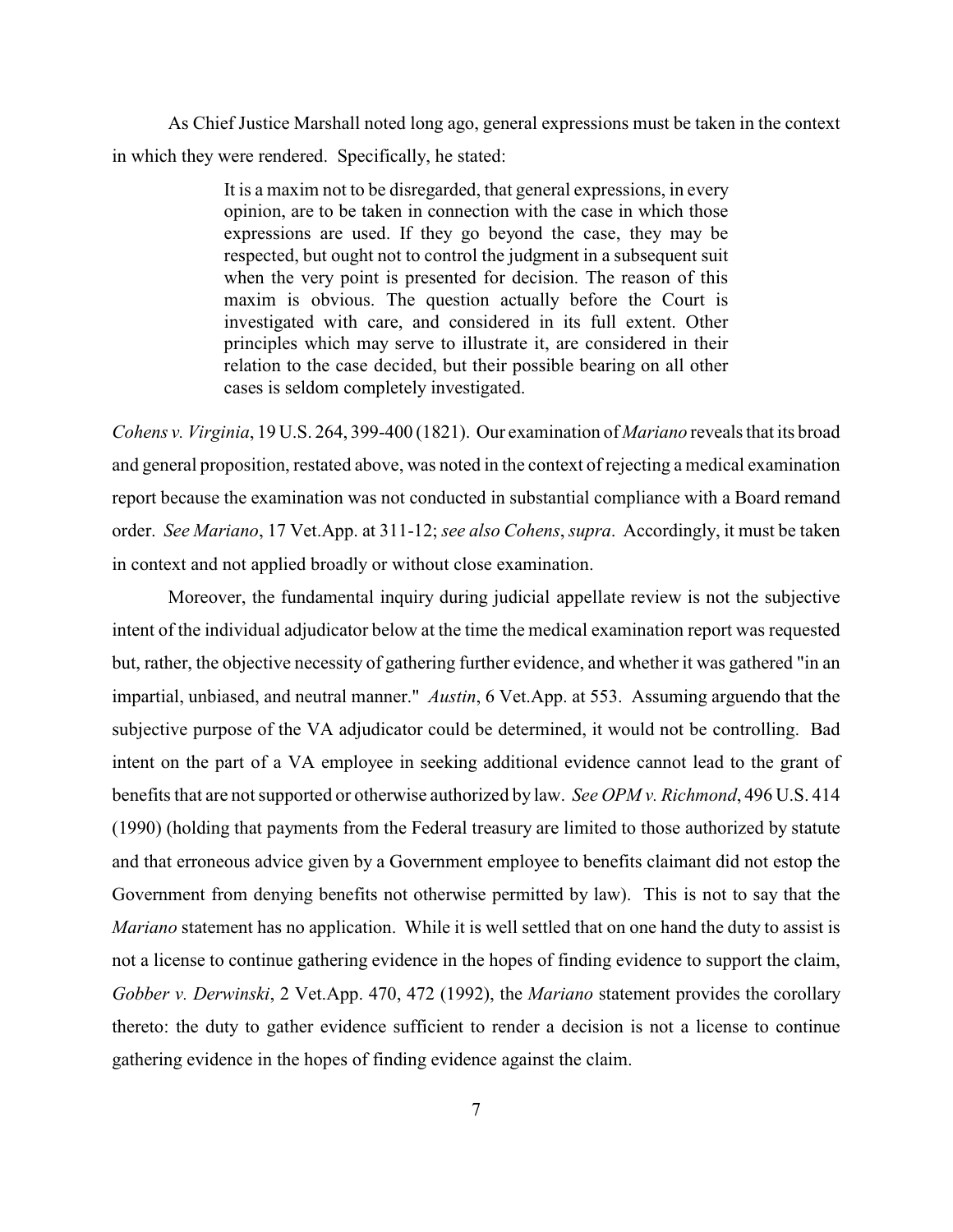Ultimately, the Secretary is not vested only with the authority to gather evidence that might rebut the presumption in section 1112, he also has an affirmative duty to gather the evidence necessary to render an informed decision on the claim, even if that means gathering and developing negative evidence, provided he does so "in an impartial, unbiased, and neutral manner." *Austin*, 6 Vet.App. at 553. In this instance, the evidence submitted by the claimant reasonably raised an issue regarding the applicability of the presumption provided in section 1112. Specifically, this evidence raised the reasonable possibility that Mr. Douglas's disability resulted from an intervening cause that arose between service and the onset of the disability. Under these circumstances, which the Secretary explained was the basis for seeking another medical examination and opinion, it was not error for the Secretary to seek that additional medical examination and opinion.

# B. Engagement Memorandum

Implicit within Mr. Douglas's additional argument that the RO's engagement memorandum in this case was "tainted" because it was obtained for the sole purpose of rebutting the presumption of service connection is that the Secretary was not obtaining this information in an impartial, unbiased, and neutral manner. This argument is not supported by the record or the law. In *Colayong*, this Court held that a VA engagement letter requesting an examiner to "feel free to refute [a] private physician's report . . . w[as] fatally flawed in that 'a question may not suggest an answer or limit the field of inquiry by the expert.' "). 12 Vet.App. at 534-35 (quoting *Bielby v. Brown*, 7 Vet.App. 260, 268 (1994)).

The engagement memorandum in this instance had no such impermissible suggestion or limitation. Rather, it noted that Mr. Douglas's Vietnam service for presumptive-service-connection purposes had been verified and that further analysis was needed to rule out a potential alternate etiology of his diabetes, and asked the VA endocrinologists to "provide an opinion with rationale as to whether the veteran's diabetes is due to his use of steroids." R. at 979. Succinctly stated, the engagement memorandum did nothing more than ask for an opinion regarding a possible etiology that was reasonably raised by the evidence submitted by Mr. Douglas. In this regard, the Court observesthat engagement letters cannot be prohibited from specifically identifying the adjudicator's concern. Without guidance, there is a great risk that the opinion produced will not address the issue of concern for the adjudicator. A request for a medical opinion is not impermissibly leading simply